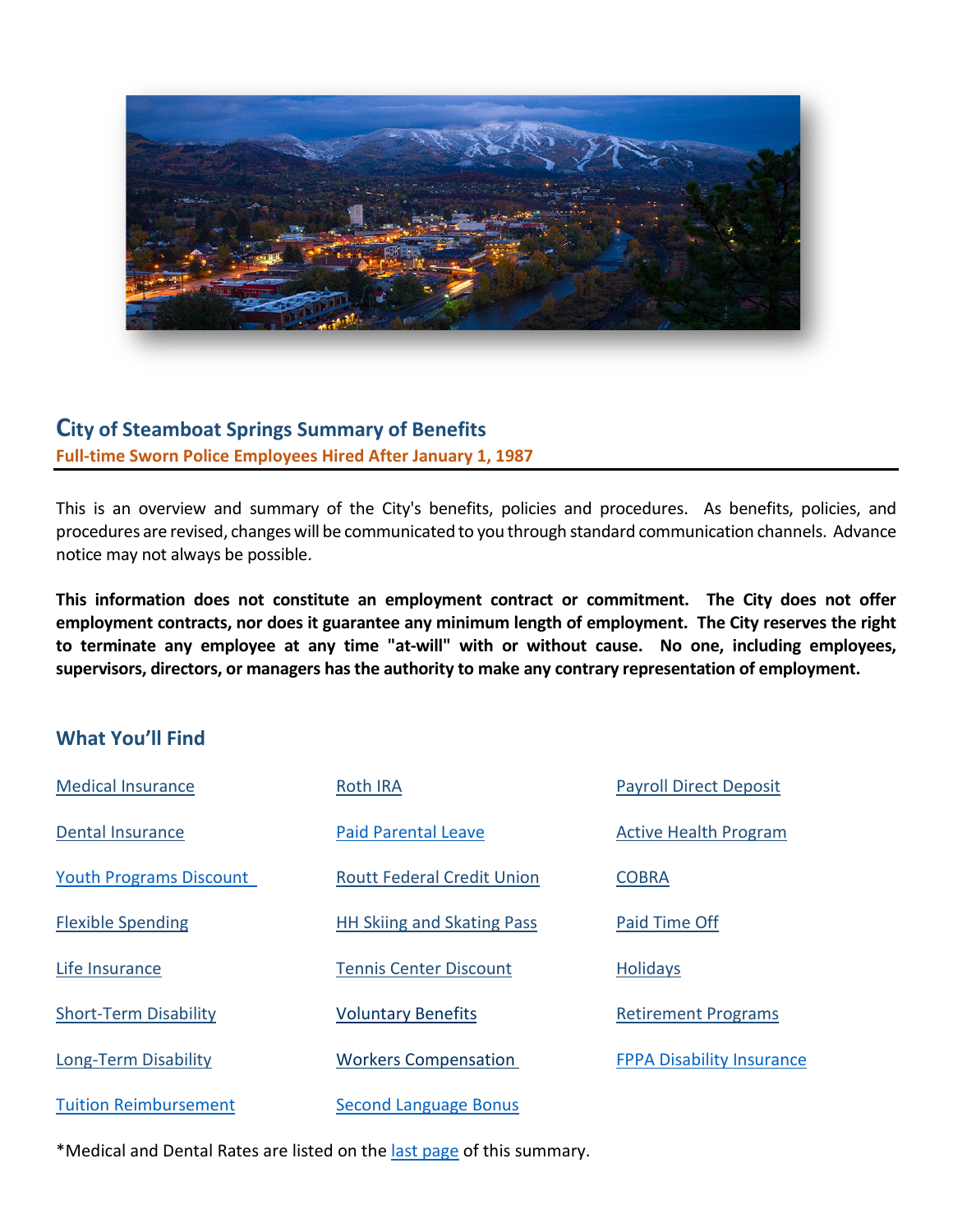### <span id="page-1-0"></span>**Medical Insurance**

Full time employees shall receive coverage under the City's Medical plan beginning on the first day of the month following first day of employment. Dependent coverage may be purchased per schedule on the last page of this summary. You will receive an insurance/prescription ID card from UMR. You may also obtain claim forms from the Human Resources Department.

Our medical insurance is administered by UMR. We have a Major Medical Plan with special cost containment features. PPO coverage is 80/20, and out-of-network coverage is 60/40. Deductible: \$1000/yr. individual; \$2000/yr. family.

#### <span id="page-1-1"></span>**Dental Insurance**

Full time employees shall receive coverage under the City's Dental plan beginning on the first day of the month following first day of employment and is administered through Delta Dental. This Plan includes two free cleanings and check-up appointments per year.

#### <span id="page-1-2"></span>**COBRA Medical Insurance**

Employees terminating employment with the City may continue medical or medical and dental insurance coverage at their own expense, for a period of 18 months, in some cases 36 months.

### <span id="page-1-3"></span>**Paid Time Off**

The City provides a general leave program of Paid Time Off (PTO) for its employees. Paid Time Off is accrued by regular employees to use for vacations, illness, off the job injury, medical/dental appointments, personal business, child care problems, pregnancies, family emergencies or for any other valid absence as determined by the Department Head or his/her designee.

Continuous Operations employees accrue Paid Time Off at an accelerated rate in lieu of the fact that they do not observe holidays.

Continuous Operations employees accrue the following amount of Paid Time Off on a bi-weekly basis for twentysix (26) pay periods each year:

| <b>Years of Service</b> | <b>Bi-weekly Accrual Hours (40 hrs/wk)</b> |
|-------------------------|--------------------------------------------|
| Date of hire            | 40                                         |
| DOH through year 1      | 4.62                                       |
| Year $2 - 5$            | 6.15                                       |
| Year 6 - 10             | 7.69                                       |
| Year $11 - 15$          | 8.46                                       |
| Year 16 plus            | 9.23                                       |

Paid Time Off accruals shall increase to the next level beginning with the first full pay period following the employee's anniversary date.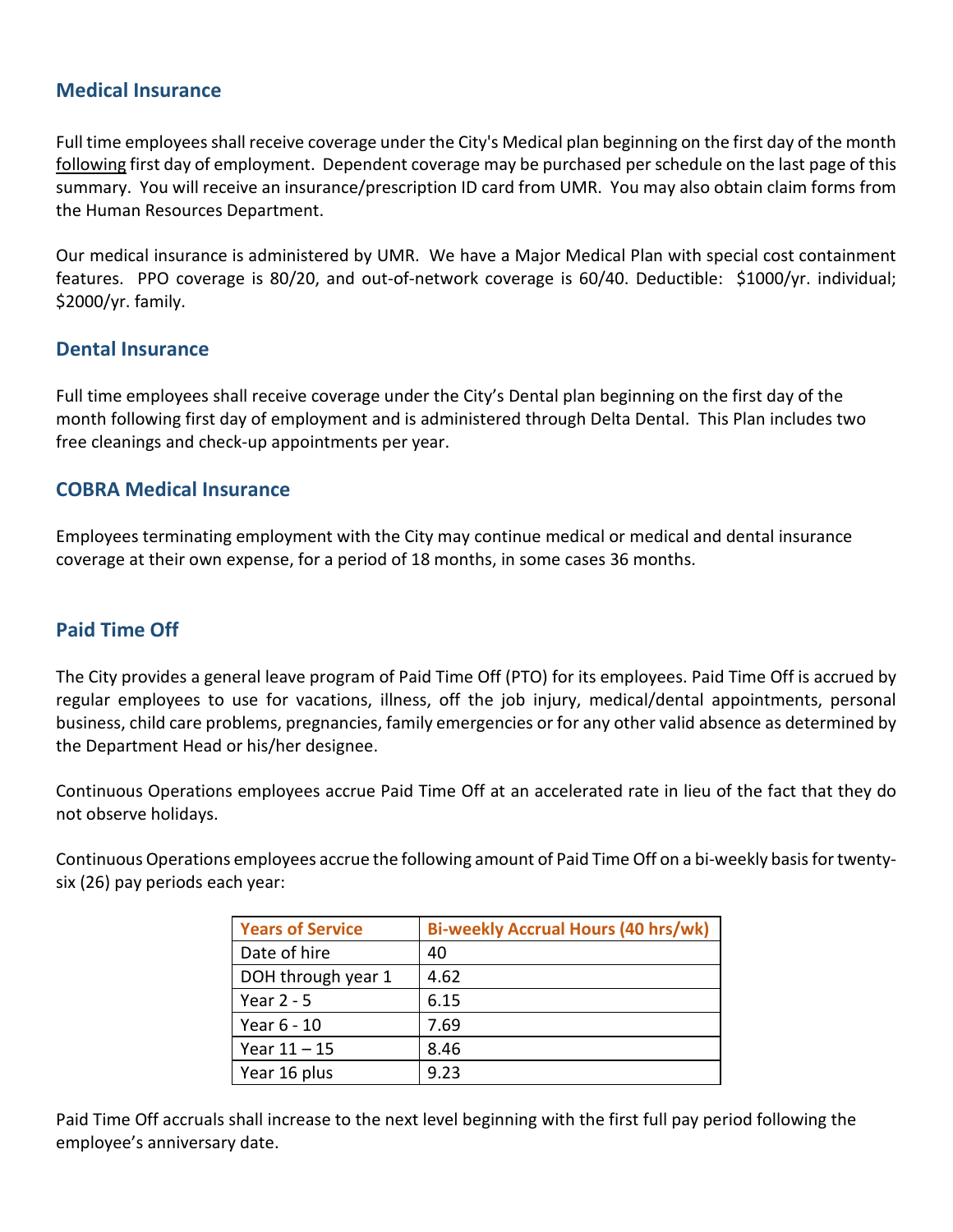# <span id="page-2-4"></span>**Holidays**

Sworn police officers shall be scheduled to work without regard to holidays. Each sworn police officer is granted a bank of Holiday Time of seventy-two (72) hours at the beginning of each year (pro-rated based on date of hire), to be used throughout the year. For details, please contact Human Resources for the Holiday Policy.

#### <span id="page-2-5"></span>**Retirement Programs**

**POLICE PENSION – MISSION SQUARE (401A):** The City's contribution is 12.2% (from 1st day of employment) and the employee contributes 9.2% (from 1st day of employment.) Employees may contribute additional funds up to the IRS maximum. Employee contributions are refundable at termination. Employer contributions are refundable per vesting schedule - 20% after 1 year; 40% after 2 years; 60% after 3 years; 80% after 4 years; and 100% after 5 or more years.

In addition to the 401A, Officers may contribute to:

**MISSION SQUARE (457)** is a tax deferred "self-directed" retirement program available from the first day of employment. It is an optional program for employee contributions, up to current IRS limits. A variety of investment options are available. Contributions are 100% refundable upon termination. Contributions must be identified upon enrollment as a percentage of compensation, i.e., no flat rate contributions.

#### <span id="page-2-0"></span>**Roth IRA**

**EMPLOYEE CONTRIBUTION (Elective)**: ROTH IRA through MISSION SQUARE is an opportunity to build retirement assets without ever owing any taxes on the earnings. It is a payroll deduction contribution (aftertax). Earnings are tax free at the time of withdrawal providing you have held the ROTH-IRA for at least 5 years, and are 59 ½ years of age or older, or if you are using the money for a first-time home purchase.

### <span id="page-2-1"></span>**Paid Parental Leave**

Full-time employees who have been employed with the City for at least twelve (12) consecutive months are eligible for up to 12 weeks of paid parental leave following the birth of an employee's child or the placement of a child with an employee in connection with adoption. The purpose of paid parental leave is to enable the employee to care for and bond with a newborn or a newly adopted or newly placed child. This policy will run concurrently with Family and Medical Leave Act (FMLA) leave, as applicable.

### <span id="page-2-2"></span>**Active Health Program**

As a full-time employee, Firefighter/EMT's are eligible for \$400 in "Active Health" dollars, (\$200 if hired July 1<sup>st</sup> or later). The program is administered through the Human Resources Division.

### <span id="page-2-3"></span>**Youth Program Discount**

Discount of 20% on youth programs, including Afterschool Action, Summer Camps, ASSET Clubs, and ASSET Camps.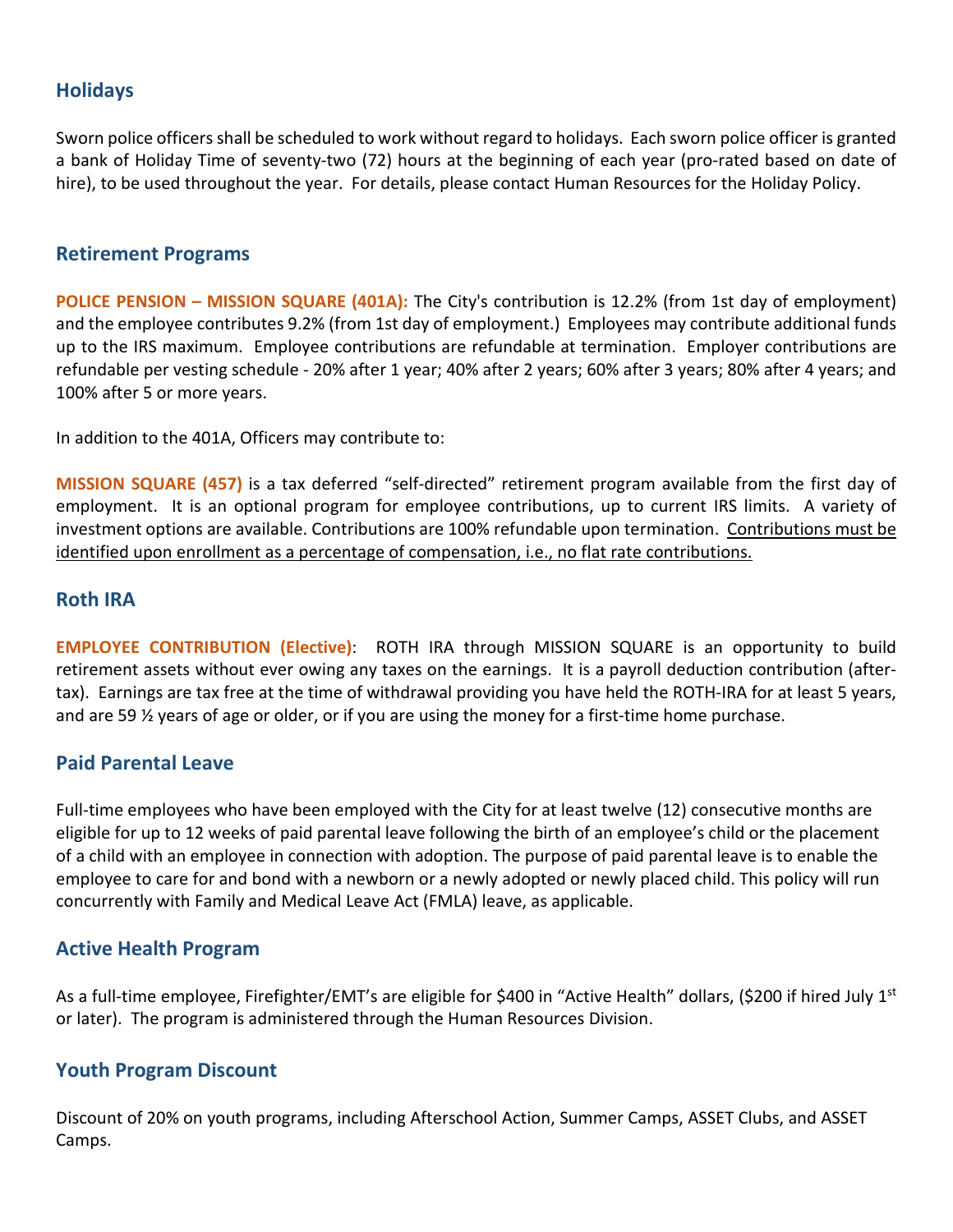## <span id="page-3-1"></span>**Section 125, Cafeteria Flex Plan**

<span id="page-3-2"></span>Medical or Dependent Care Flexible Spending is available to individuals desirous of using "pre-tax dollars" to pay out-of-pocket medical expenses, or dependent care. For details contact Human Resources. **Life Insurance**

For employees age 69 and under, the City pays the premium for life insurance in an amount equal to the employee's annual salary to a maximum of \$50,000. Benefits will reduce 35% at age 70.

In addition, employees with a spouse, and/or dependent children have coverage through the Fire and Police Pension Association (FPPA). Please reference your current FPPA Member Handbook under Survivor Benefits.

#### <span id="page-3-5"></span>**FPPA Disability Insurance**

As defined by the Fire and Police Pension Association (FPPA) there are three levels of coverage for disabilities whether they are suffered on, or off the job:

1. **Temporary Occupational Disability**: If you are granted temporary occupational disability status resulting from an on, or off duty, injury, accident, or illness, which results in your incapacity to perform assigned duties, you will be retired for up to five years and will receive an annual benefit of 40% of your annual base salary regardless of your family status.\*

2. **Permanent Occupational Disability**: If you are granted permanent occupational disability status resulting from an on, or off duty injury, accident, or illness which results in your permanent incapacity to perform assigned duties, you will be retired for as long as the permanent occupational disability continues and will receive an annual benefit of 50% of your annual base salary.\*

3. **Total Disability**: If you are declared totally disabled and not able to work in any capacity, you will be retired and will receive an annual pension of 70% of your current annual base salary.\*

<span id="page-3-3"></span>*\* Options and restrictions apply. Please reference your current FPPA Member Handbook*

#### **Short-Term Disability**

The City pays the full premium. Benefits begin on the 15th day of continuous disability. This benefit is a supplement to the FPPA benefit.

#### <span id="page-3-4"></span>**Long-Term Disability**

<span id="page-3-0"></span>The City pays the full premium. Benefits begin on the 91st day of continuous disability. This benefit is a supplement to the FPPA benefit.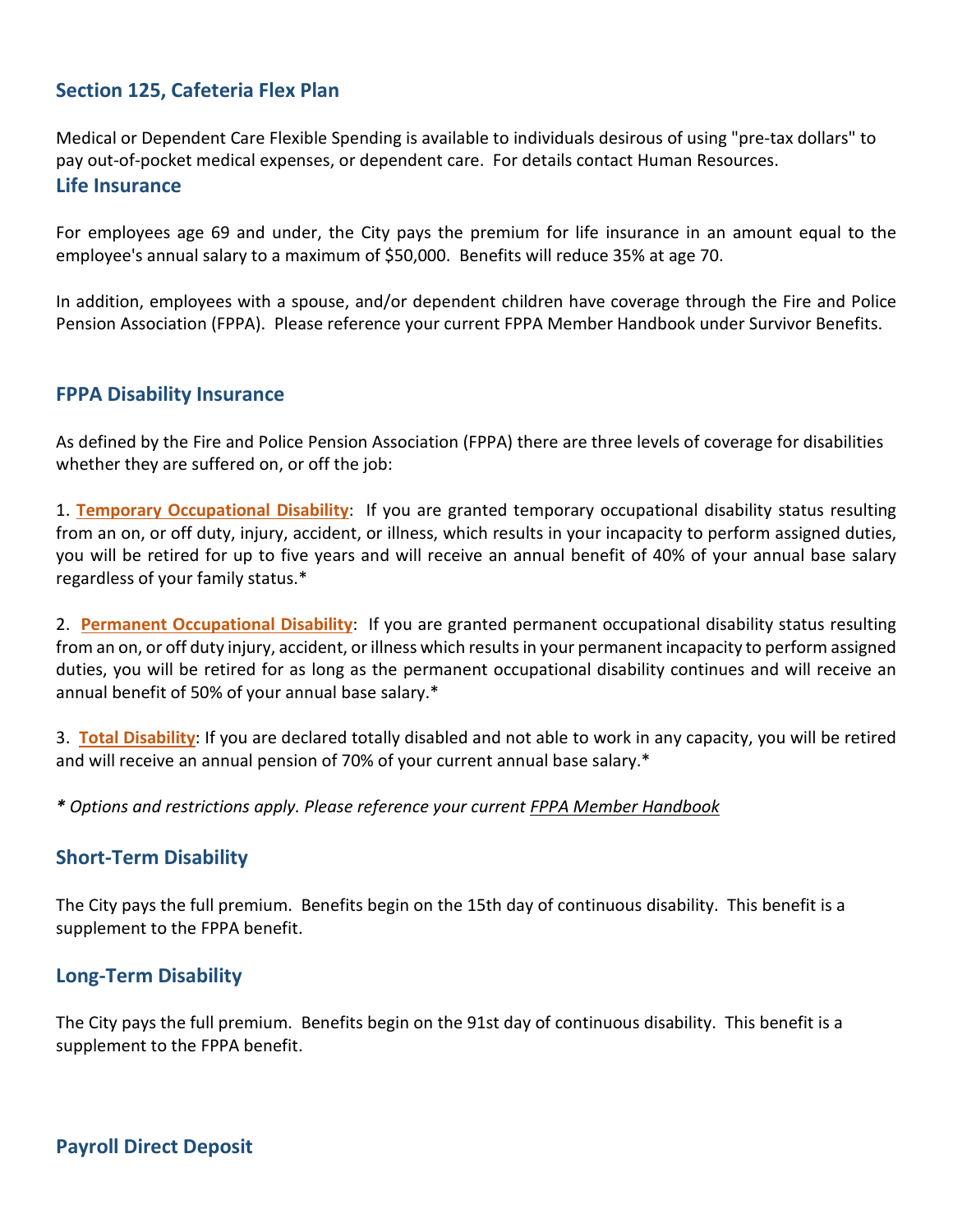Payroll checks are deposited in the employee's checking account on payday, which is every other Friday.

#### <span id="page-4-0"></span>**Routt Federal Credit Union**

Employees may join the credit union via payroll deduction. The credit union offers free notary service, competitive certificates of deposit and competitive loans. You may call the credit union at 879-2723 to obtain current rates.

#### <span id="page-4-1"></span>**Howelsen Hill Skiing and Skating Pass**

City employees and their immediate family members are entitled to free skiing and skating at Howelsen Hill. Show your ID card for Ice Skating, Waivers are available from your supervisor to obtain a pass for skiing.

#### <span id="page-4-2"></span>**Tennis Center Discount**

Full time and continuous part time City employees will receive a 20% discount on court time only, at the Steamboat Tennis Center. This benefit is for employees only, not family members. Show your ID card.

#### <span id="page-4-3"></span>**Tuition Reimbursement**

Tuition reimbursement is a way for the City of Steamboat Springs to invest in our employee's future career growth and help them pursue further knowledge, skills, and job effectiveness through higher education. Fulltime employees who have been employed with the City for at least twelve (12) consecutive months are eligible for up to \$2,000 per calendar year for degreed programs. Employee must be pre-approved for reimbursement before they enroll. Successful completion of courses is required before expenses are reimbursed.

#### <span id="page-4-4"></span>**Second Language Bonus**

In an effort to better serve our citizens, it is recognized that decreasing language barriers is important. Recruiting and retaining employees who have a proficiency in a second language brings a direct benefit to the operations of the City. Any employee who gains a certified level of proficiency in Spanish, French or Sign Language as a second language can be eligible for an annual bonus. The specified second languages are subject to change based on the needs of the community we serve. If the following criteria is met, an employee is eligible to receive an annual bonus in the amount of \$2,500, to be awarded during the first full pay period in January each year. The maximum bonus an employee is eligible for is \$2,500, even if proficient in more than one of the specified languages. The bonus will be pro-rated for any new hires who test for proficiency based on date of hire.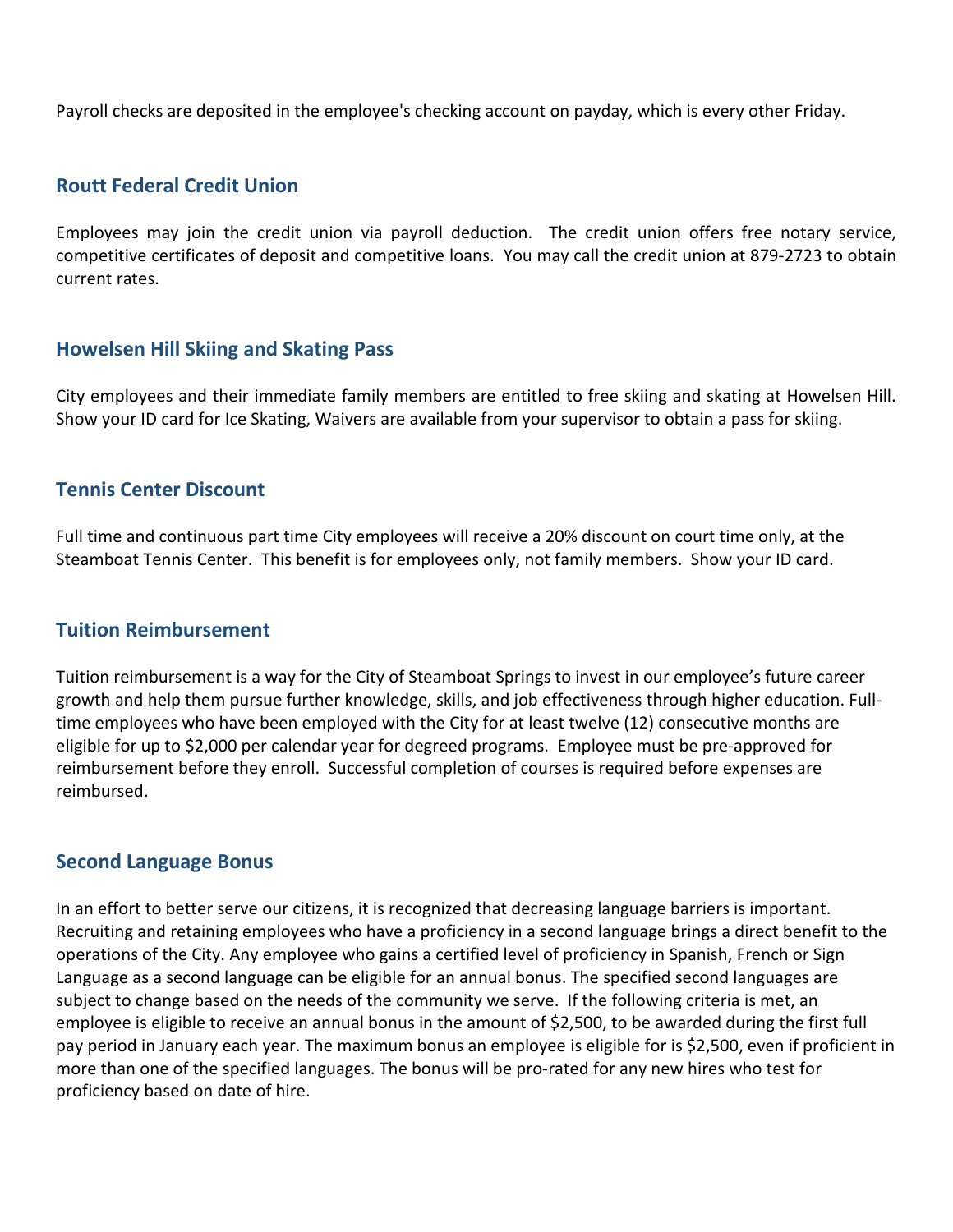### <span id="page-5-0"></span>**Voluntary Benefits**

*The following voluntary benefits are offered at the employee's expense. Please ask Human Resources for enrollment forms.*

#### **Aflac Life Insurance and AD&D**

This is additional, voluntary life insurance above and beyond city provided insurance. Premiums are based on amount of coverage desired, and age.

#### **Aflac Group Accident**

Pays cash benefits in the event of a covered accident. Premiums are semi-monthly depending on the level of coverage elected.

#### **Aflac Group Critical Illness**

Pays cash benefits when diagnosed with a critical illness as defined in the plan. Premiums are semi-monthly and depend on issue age and amount elected.

#### **LifeLock**

Identify theft protection. Premiums are semi-monthly and depend on coverage elected.

#### **VSP Choice Care**

<span id="page-5-1"></span>Vision service provider coverage for savings on eye exams, frames, lenses, contacts and more.

#### **Workers Compensation**

The City pays the full premium. Benefits pay a monthly income based upon 2/3 of employee's salary in the event of an on-the-job injury causing time off work. If injured on the job, the employee must immediately complete a workers' compensation claim form with your Supervisor or the HR Department. Steamboat Medical Group and Yampa Works Occupational Health Services are the City's designated workers' compensation physicians. All initial visits must be through one of the above offices. Emergency injuries should be directed to the emergency hospital and follow up visits need to be with Steamboat Medical Group or Yampa Works Occupational Health Services.

#### *This guide in intended to provide you with highlights of our benefits program. It is not intended to address all details.*

# **THANK YOU!**

\*Medical | Dental rates are listed on the following page